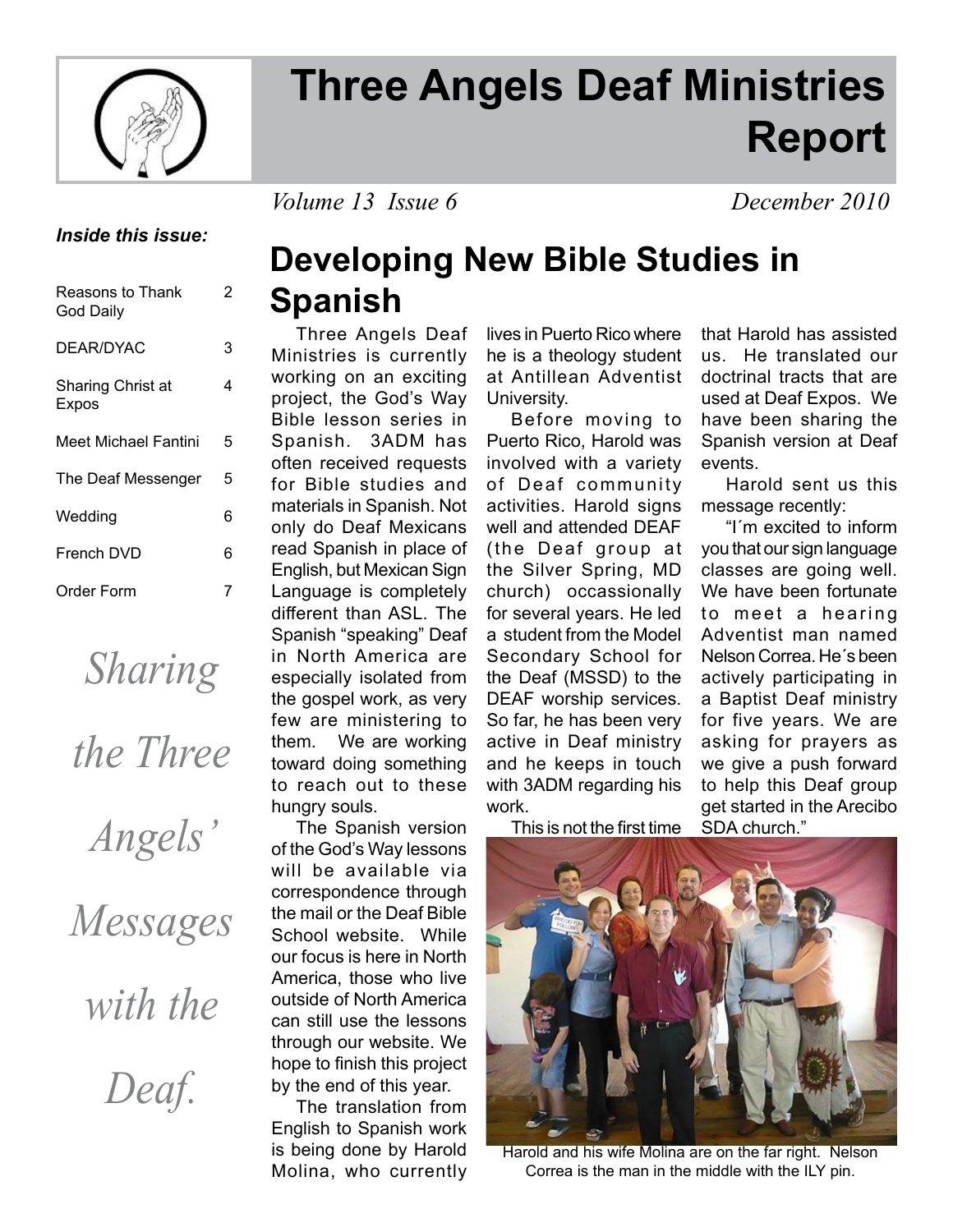# **Speaker's Dialogue: Reasons to Thank God Daily**

 As I write this, the sun is shining, the air is crisp, the trees are covered in colorful leaves. This beautiful autumn day tells us that winter is coming soon. This change of seasons will bring us different scenery and mood of life. Also, during this cold season, the year will come to an end and a new year will begin. As we approach the new year, we all often look back to see what we have accomplished or failed to do during the year. It seems that we tend to think of failures more than successes. Are you discouraged, sad, angry, burned out, or tired? Are you feeling that you have not accomplished much? Are you tempted to throw your hands up and give it up for good? Failures in our business, in marriage, in school, in school grades, in our health, and in spiritual struggles can discourage us so much that we do not want to try it again. Is this how you feel now?

 When we successfully accomplish something, we are motivated to do something else even better. But, sometimes we are disappointed in our failures and we stop moving on. This should not be. One successful person said, "Failure is success if we learn from it" (Malcolm Forbes). Another good thought is given by Michael Jordan, a professional basketball player— "I've failed over and over and over again in my life and that is why I succeed." Whenever we are struggling, we need to remember these two quotations over and over again.

We have struggles in this sinful, old world. Remember that from the ashes of failure we can grow like a tree that becomes tall and strong. Look at the ants. They struggle daily. They just keep on trying over and over until they succeed.

 Speaking of our spiritual struggle, we are like apostle Paul. Paul complained that he was trying to do what is right but failed miserably. See Romans 7:14-24. In verse 24, he wrote the sad confession—"O wretched man that I am! Who will deliver me from this body of death?" (NKJV). If we stop reading here it would be the most horrible news for all of humanity on earth. We would have no reason to continue in our battle against the power of sin. We are hopeless, period!

 But thanks to God for the next verse after that sad confession: "I thank God—through Jesus Christ our Lord! So then, with the mind I myself serve the law of God, but with the flesh the law of sin." Without Jesus Christ as our promised Messiah we would have nothing to be thankful for in our lives. But, Jesus did come here on earth and won the hard battle for us.

He lived perfectly without sin and died for us so we do not have to face the second death.

 Imagine what our life would be like without Jesus Christ? I do not need to tell you, for we all know the facts as we hear and read the news of the happenings all over the world. The news we hear have discouraged us



from moving on with our spiritual growth.

 Paul wrote in 1 Corthinians 15:14, 17 that if Jesus had not been raised from death to life we would live in vain. It would be pointless for us to attend church, travel across the country to share the gospel bags with the Deaf, baptize the Deaf, preach the gospel to the Deaf, and die for Christ. We would not be in a thankful spirit. We would not thank God for the life we are living right now. But, no! We are thankful to God because of the victory Jesus had done for us. We do not need to think of our failures at all. We need to look at failures with the right attitude and right perspectives. Sometimes, our failures were caused by over-confidence in ourselves rather than in Christ. So these failures humble us and teach us to look up to God. Remember this text: "I can do everything through him [Jesus] who gives me strength" (Philippians 4:13, NIV).

 In closing, let us read Jesus' promise, which gives us hope when we feel discouraged and worried. "In this world you will have trouble. But take heart! I have overcome the world" (John 16:33, NIV). So, we have reasons for thanking God daily as we look forward to 2011. The events of 2011 may be worse than 2010, but be of good cheer. We will be closer to the Day of Deliverance when Jesus comes again.

 3ADM thanks God for His guidance and support through the years. Thank you for your prayers and faithful financial support! May God richly bless you as you look forward to the Day of Fellowship with our God. "And I heard a loud voice from the throne saying, "Now the dwelling of God is with men, and he will live with them. They will be his people, and God himself will be with them and be their God" (Revelation 21:3, NIV).

> *David M. Trexler Speaker/Director*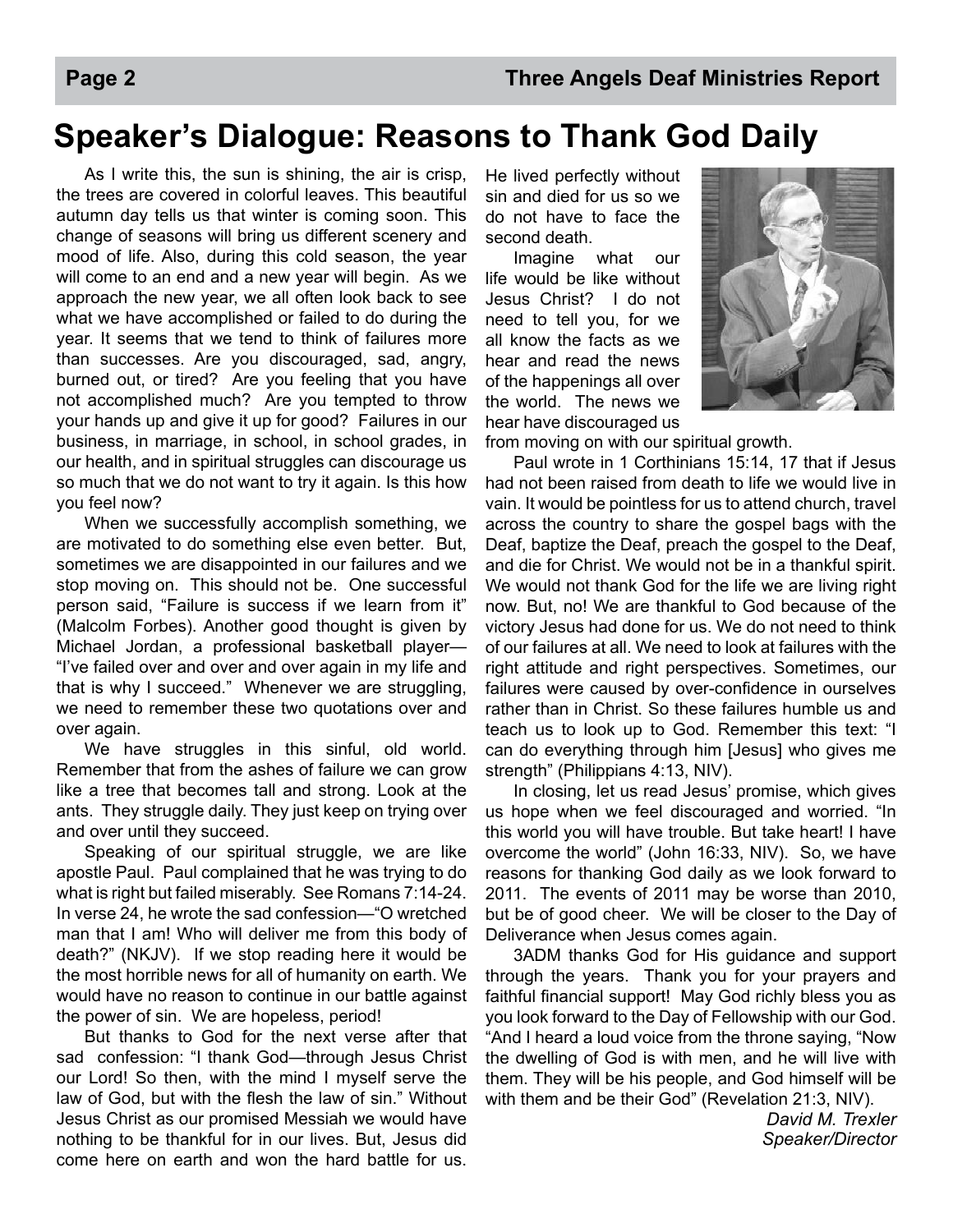## **Volume 13 Issue 6 Page 3**

## **DEAR/DYAC**

 DEAR was held at Camp Blue Ridge in Montebello, VA from October 21 to 23, 2010. The guest speaker of the four part series was Pastor Jeff Jordan presenting—Christ Is the Answer. His messages were well received by over 50 campers. On Friday night the communion service was conducted by Elder Paul Kelly. The weather was perfect for the camp meeting in in the autumn setting with colorful foliage decorating the area.

 Deaf Young Adults for Christ (DYAC) gathered there as they had their own program which included our lay training workshop with Elder Paul Kelly and

Elder David M. Trexler. The parliamentary workshop was given by Elder Kelly and they had a good mock board meeting that gave 16 young Deaf adults more confidence and experience in running the meeting effectively.

 The campers came from many different states such as: Washington, Oregon, Massachusetts, New York, Maryland, Virginia, Washington D.C. Pennsylvania, California, and West Virginia. They returned to their homes spiritually and emotionally refreshed.



DYAC group during their mock board meeting for training. Here you see Josiah Kelly getting instructions from Paul Kelly.



Pastor Jeff Jordan provides spiritual food for the DEAR camp meeting attendees.

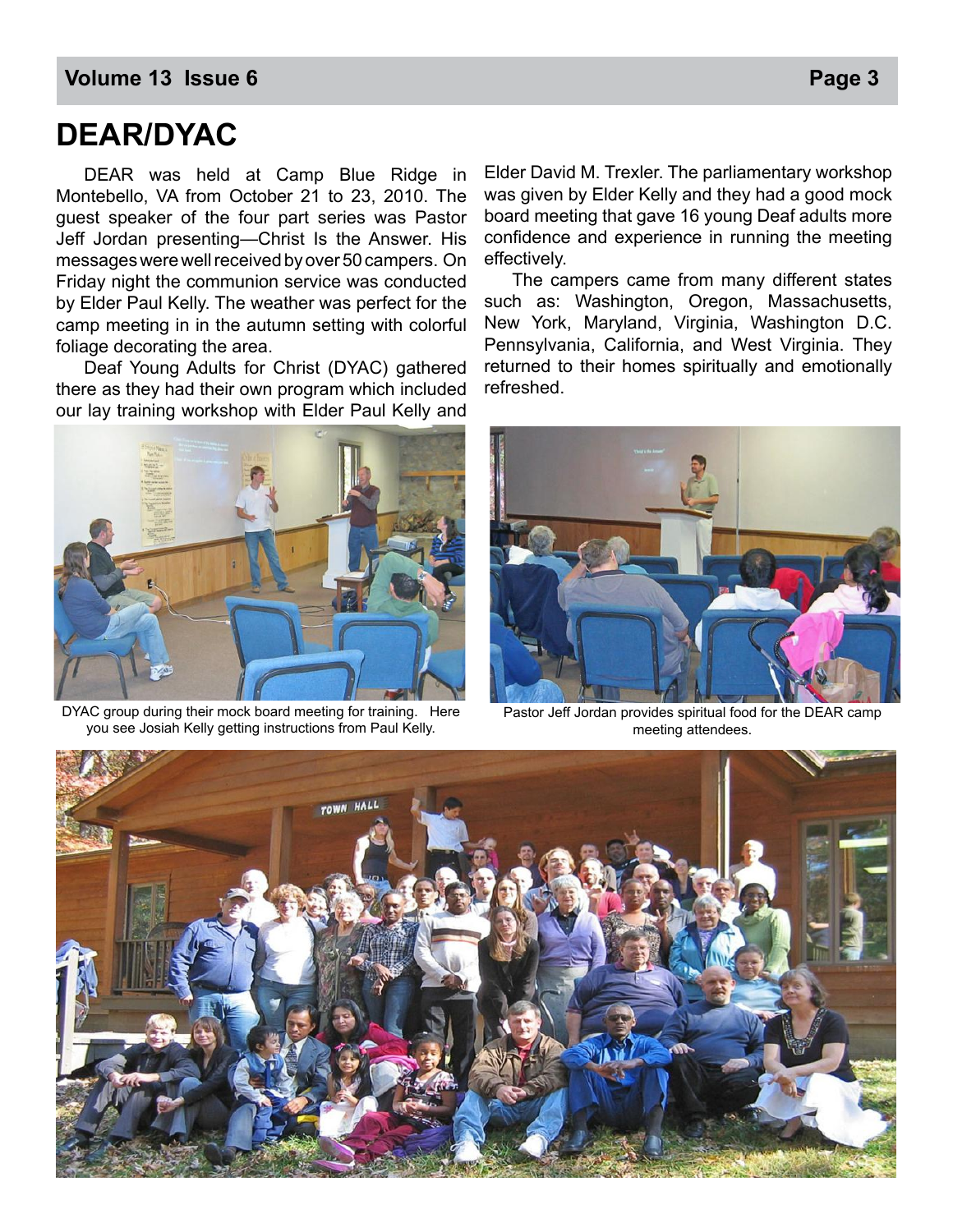# **Planting Seeds in Seattle, Chicago Deaf Communities**

#### **Chicago:**

When we arrived at the Midway Airport we were slapped by the icy, cold wind of Chicago. But, the coldness of the Chicago air was not in the exhibition center at Harper College where DNE was hosted. Deaf people were friendly and warm when they met us at the booth. The hall was really crowded with Deaf people from different states such as Iowa, Illinois, Indiana, and Michigan.

A Deaf pastor from another denomination came to visit me and I was thrilled to meet him again. He and I used to work at Gallaudet University as chaplains. He is now pastoring in Chicago area. We had a good discussion about some Adventist beliefs at the booth. Then our Adventist friend, Elbert Brignoni, with his daughter showed up. It was a good visit since we have not seen them for a long time. They lived in Arizona near the 3ADM office before moving back to Chicago. Then, later in the afternoon, Rhonda Treviranus came to assist us. She had many friends at the hall. This was a good Adventist reunion giving some spiritual and moral support.

 At the end of the day we gave away all 300 gospel bags that we had brought. May God win Deaf hearts through the spiritual materials we shared, satisfying their hunger for happiness and fulfillment in life.

*By David Trexler*

#### **Seattle:**

 The attendance at this expo seemed smaller than in times past. But our booth was still very active. We gave away 425 bags.

 Christine Gilbrough helped us in the booth. Realizing that some Deaf people also struggle with blindness, she gave away some information about braille materials available at Christian Record Services.

 Eleven attendees came and we all shared about God. Some of them had an indepth study with us at the booth.

#### *By Chuck McGehee*

 Deaf expos are over for the year. Thousands of seeds of truth have been shared wtih Deaf people all over the U.S. and the world. The results we will not know until we are in heaven with Jesus and the saints. We thank God for this awesome opportunity to share materials with so many Deaf people each year in such a simple way. Already, plans are being made for 2011. The first one next year will be February in Miami, FL.



How good to see Elbert Brignoni, our Adventist brother, again!



Rhonda Treviranus and Francisca Trexler both worked in the booth. Rhonda lives in the Chicago area.

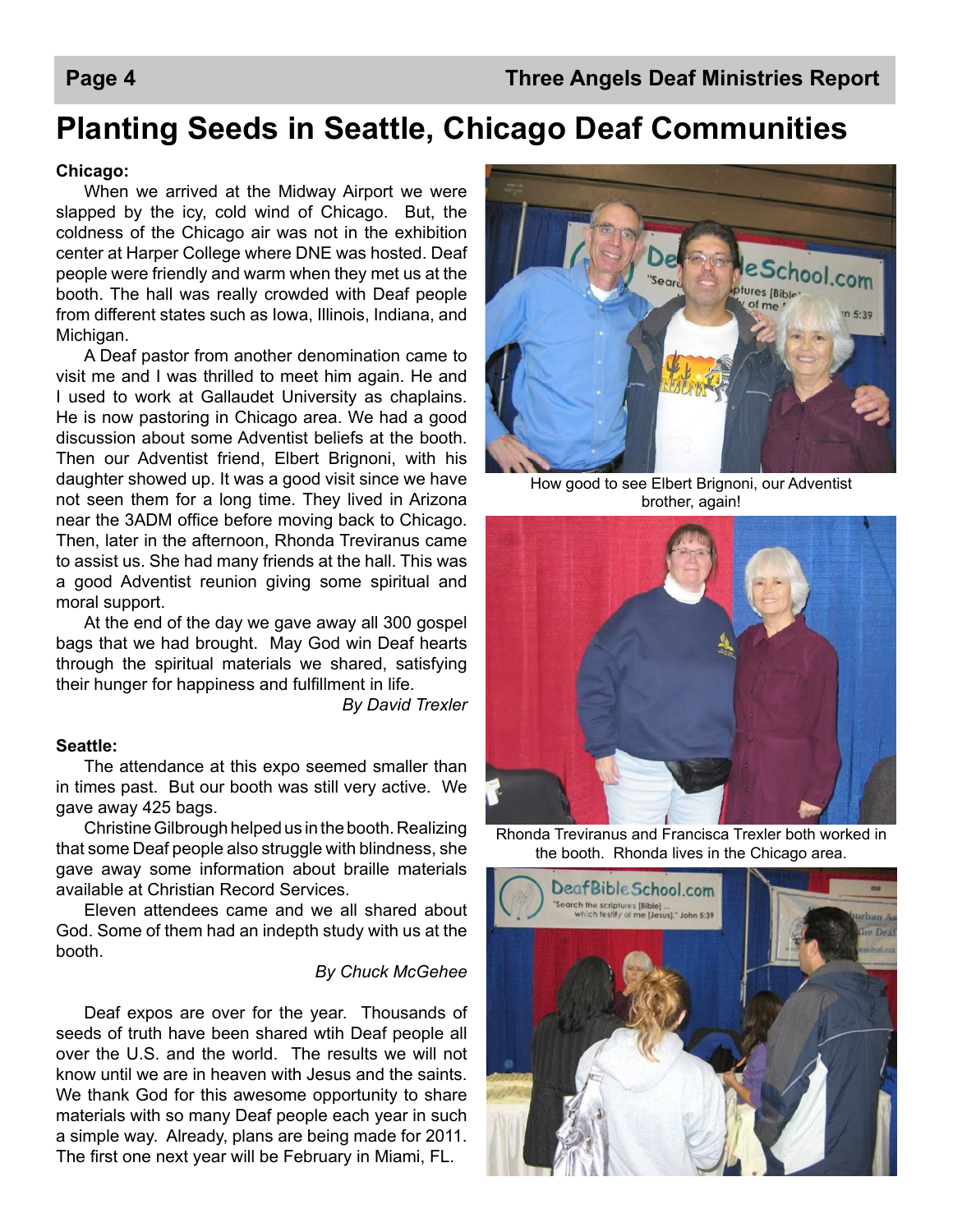## **Volume 13 Issue 6 Page 13 Issue 6** Page 13 Issue 6 Page 13 Issue 6 Page 14 Issue 6 Page 14 Issue 6 Page 14 Issue 6

## **Meet Michael Fantini**

 I became a member of the SDA Church on September 18, 2010, by re-baptism. If you like to see my baptism you can go to http://chestnuthillsda.org/. Just scroll down the web page until you see movie screen with my name on it (Michael Fantini).

I go to that church and they have an interpreter. I have learned a lot over the year from the Amazing Facts Bible study, A year ago, I met a member of the church, Carl, who owns a health food and Christian book store that opened about two years ago. Carl provides Bible studies every Monday at his store. One day I go to his store to have Bible study with the hearing group. I asked him what he will be doing the hour between work and Bible study. He said he planned to eat dinner. I asked him what about if he and I study during his dinner time. He was willing and he ate before I showed up. He had a computer and laptop. He used the computer and I used his laptop. I typed on the laptop for him to read and then he typed on the computer for me to read. That is how we studied together.

 When we studied Revelation 13, my heart was touched and my life was changed. That night, I could not sleep because I thought about how once you get mark of the beast, there is no turning back. That nght, I let Jesus in my heart because I need Jesus to make me a strong person to avoid receiving the 666 mark. I learn that mark on forehead or right fist not mean to actually have number 666 on it. The mark on the forehead means to decide to not follow God and follow His law. The fist means not want to obey man's law. but feel afraid and follow man's law anyway.

I studied the Bible with a Deaf group once a month

## **The Deaf Messenger**

Each quarter, 3ADM continues to print and mail The Deaf Messenger to Deaf people all across the United States and Canada at no cost to those who are receiving them. These little magazines are truly messengers sharing words of truth with articles written intentionally for those who are Deaf.

To receive the magazine, subscribers must request it. Most of the requests come in as a result of our booth at Deaf expos, which allows for follow up after meaningful conversations at our booths. Often, we meet subscribers at Deaf Expos, who then express their deep appreciation for these issues. Their only complaint is that they do not come more frequently. They tell us that the magazines are shared with friends and with



Michael Fantini is a new SDA believer.

before I met Carl. But I learned a lot from Amazing Facts study guides with Carl and I understand and know the truth. I used to be Catholic but I never felt that Catholicism fit me. I read the Bible a lot and tried to find the right church. Then Carl invited me to the Seventhday Adventist Church. People at that church are so friendly, nice, and respectful. I feel very welcome and I love those people. That how I decided to re-baptized and become a member of the SDA Church.

 I would like to recieve the DVDs with sermons because I need to see someone who is Deaf or a hearing person who have very good skill in American Sign Language. I believe those DVDs will make me feel great, seeing Deaf people who have same beliefs that I have now. It will also help me to feel more confident.

others in their churches; others save them in a safe place so they can reread them. They told us that these magazines have been both inspirational and instructional to them.

The upcoming issues will feature topics such as the Sabbath, State of the Dead, Judgment, and more. We ask that you keep this magazine and its recipients in prayer.

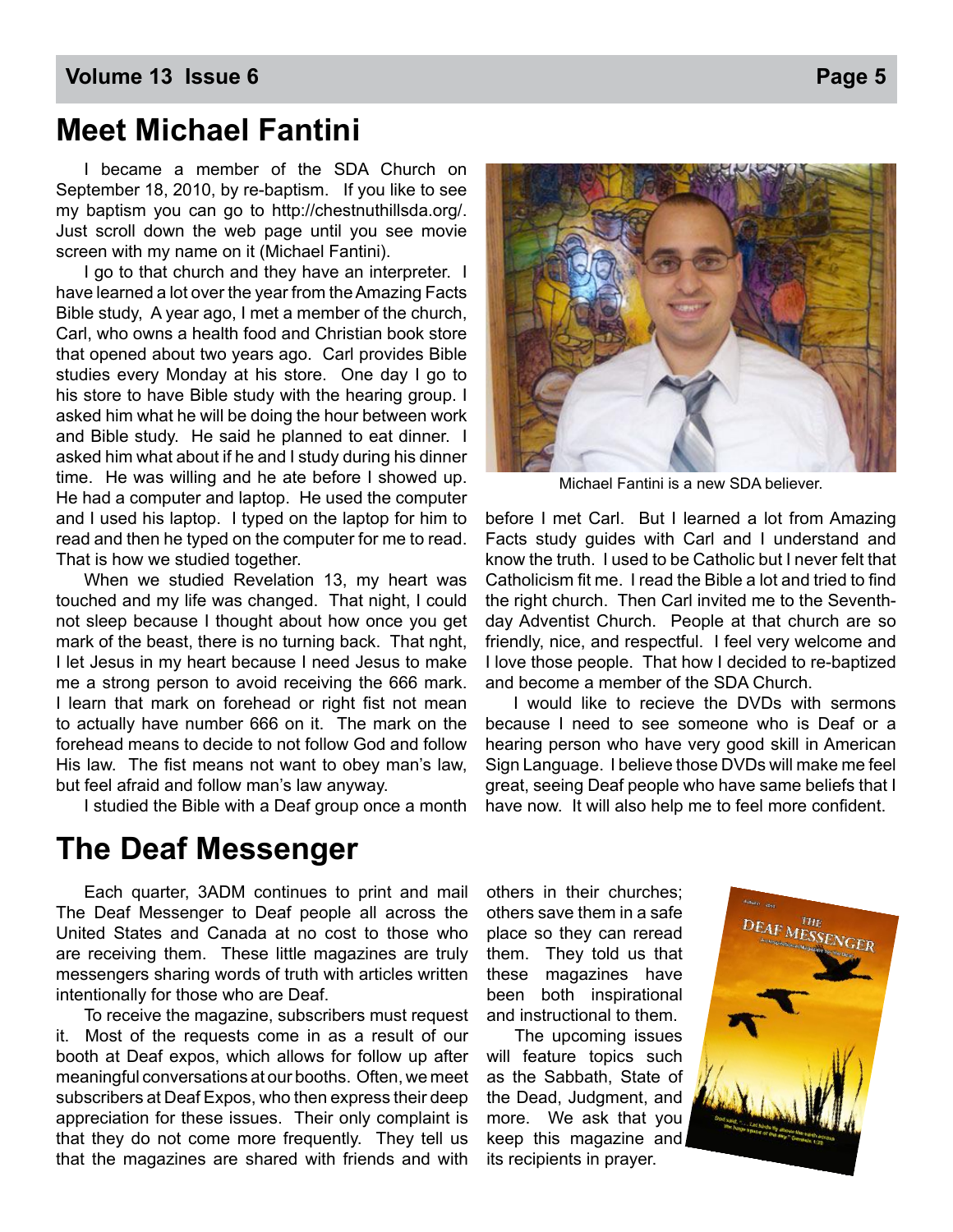# **Buzzell/Plubell Wedding**



Here is the picture of a very happy couple. Bruce Buzzell and Susan Plubell were married at a nondenominational church on October 17, 2010. Pastor David Trexler officiated the small wedding with 40 total guests, with a few friends and all their relatives. The spirit was wonderful.

Bruce Buzzell is chairperson of 3ADM's Board of Directors. His name sign has been with the letter B touching both sides of the chin, much like the sign for bachelor. Perhaps he will need a new name sign now.

The day before the wedding, Neil Davidson hosted a special Sabbath day for the Deaf at the Chula Vista SDA Church where he attends. Pastor David Trexler was the guest speaker for the worship service. About 20 Deaf members and friends attended. Following the worship service, the Deaf group enjoyed a delicious potluck with hearing church members.

Bruce and Susan are now happily living in Bruce's home in the Saint Louis, Missouri area. May God bless their relationship!

## **Donations**

*In Memory of...*

Arthur Griffith by Alyce Griffith Sylvia House by Carl and Elaine Ferguson

## *In Honor of...*

Marcus and Brooke Banks by Ladele Banks Marvin Budd by Luis Leonor Francisca Trexler by Mike and Beth Dobson

# **DVD Translated to French**

The South France Conference has a true interest in Deaf ministry. The secretary to the conference president knows French Sign Language and has a true burden. There are only perhaps two Deaf members in France. They obtained a copy of Signs of God's Love #1 and contacted us to see if they could "translate" the DVD from ASL into FSL. We agreed.



The project leaders wanted a Deaf female, so they asked a Deaf non-Adventist to give the presentation. She was willing to give it a try. She watched the DVD we had made and she loved it. She worked hard to repeat precisely what Esther said and even mimicked her signing style and facial expressions. She did a very good job and she was richly blessed.

The shoot was done in the French Alps. Finding a place in the outdoors to shoot was easy. But, they needed a cabin. Before the video shoot, several people working on the project drove to the mountains, praying that God will help them find a cabin. They stopped and picked up a hitchhiker on the road. As they drove along, they told the man about their project and what they needed. He knew of one and immediately called the owner on his cell phone, gaining permission for its use. How thrilling to see how God led them! Later, they found out that the cabin owner's sister is Deaf. After the DVD was completed, they took a copy to her, isolated deep in the mountains. She was delighted to meet them and embraced the DVD. The DVDs are available through the South France conference.



Neil Davidson is very active in witnessing to several Deaf people in San Diego area.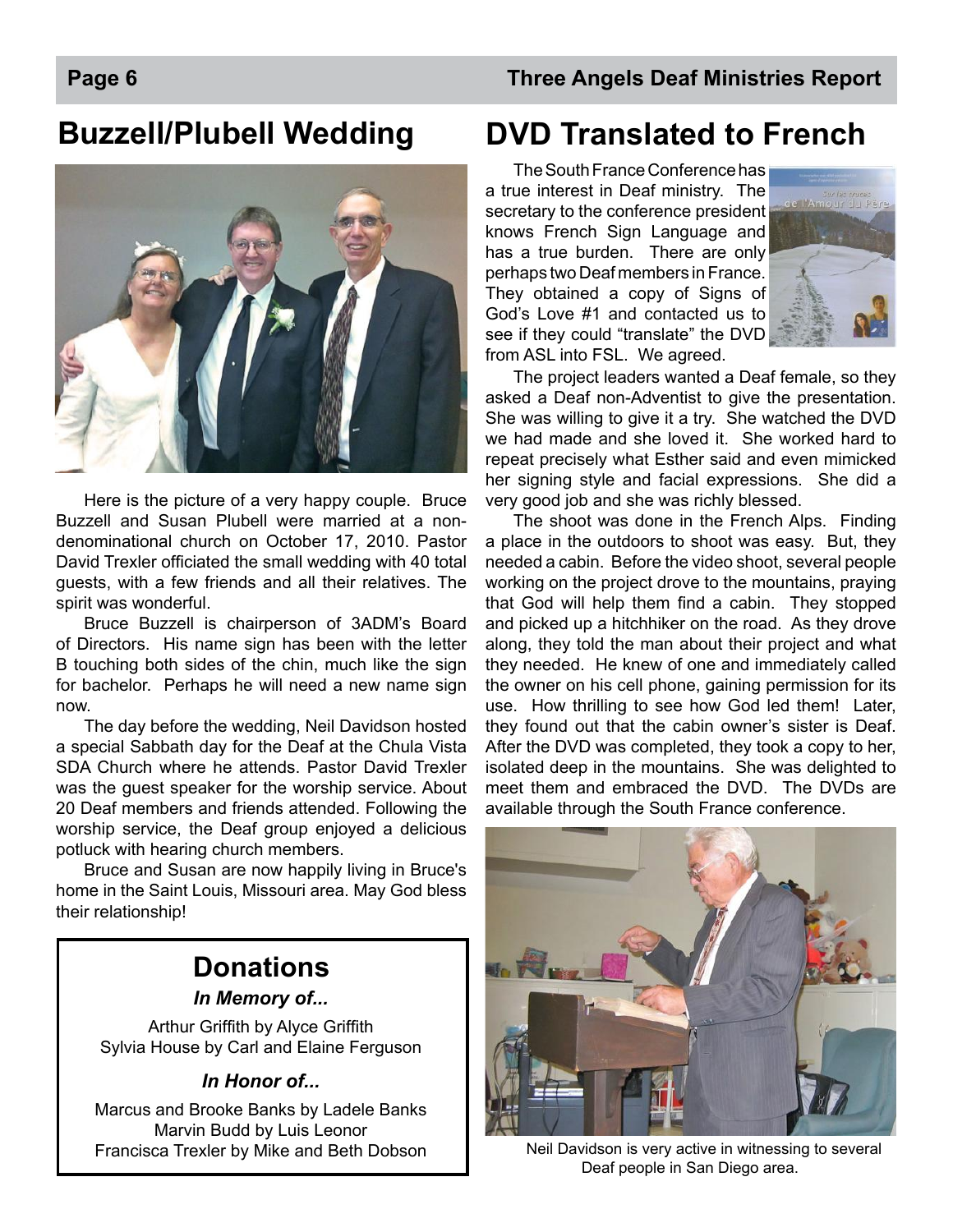# **Order Form -- All prices include USA shipping**

| ** Please print. Contact us for orders outside the USA for shipping costs.                                                                                                                                       |                                      | money order payable to:<br><b>Three Angels Deaf Ministries</b><br>P.O. Box 6114<br>Mesa, AZ 85216-6114 |
|------------------------------------------------------------------------------------------------------------------------------------------------------------------------------------------------------------------|--------------------------------------|--------------------------------------------------------------------------------------------------------|
|                                                                                                                                                                                                                  |                                      | Please make your check or                                                                              |
|                                                                                                                                                                                                                  |                                      | U.S. Funds Only \$                                                                                     |
| 28 fundamental beliefs studies for baptismal candidates.<br><b>DONATION:</b> I support ADM's ministry. Here is my \$ __________ love gift.                                                                       |                                      |                                                                                                        |
| Want to improve your fingerspelling? Then this video is for you!<br><b>EASY-READING BAPTISMAL STUDIES</b>                                                                                                        | Price                                | $$10.00**$                                                                                             |
| Full-motion video; age specific vocabulary. Requires Windows 98 or better.<br><b>AMERICAN SIGN LANGUAGE FINGERSPELLING LESSONS (VHS)</b>                                                                         | Price                                | \$27.00**                                                                                              |
| <b>CD-ROM: HYPERSIGN INTERACTIVE DICTIONARY OF ASL (CD-ROM)</b>                                                                                                                                                  | Price                                | $$25.00**$                                                                                             |
| <b>AMERICAN SIGN LANGUAGE DVD COMBO</b> (DVD)<br>ASL DVD Learning System and ASL DVD Dictionary. Save \$3.                                                                                                       | Price                                | $$55.00**$                                                                                             |
| AMERICAN SIGN LANGUAGE DVD DICTIONARY (DVD)<br>Over 700 signs with photo illustration of sign (e.g. picture of "shoes").                                                                                         | Price                                | $$23.00**$                                                                                             |
| AMERICAN SIGN LANGUAGE DVD LEARNING SYSTEM (DVD)<br>Includes 2 DVDs: "Getting Started in Signing" and "Say It With Signing." Makes<br>learning ASL easy and fun for yourself or as a gift to family and friends. | Price                                | \$35.00**                                                                                              |
| <b>SIGN LANGUAGE COLORING BOOKS</b><br>A set of 3 coloring books: Creation, Moses, and Jesus                                                                                                                     | Price                                | $$8.00**$                                                                                              |
| THE STORY OF REDEMPTION, EASY READING EDITION<br>Tells how sin began and how Jesus will save His people from sin & eternal death.                                                                                | Price                                | $$7.00**$                                                                                              |
| STEPS TO CHRIST, EASY READING EDITION<br>A book that leads us to a better relationship with Jesus.                                                                                                               | Price                                | $$7.00**$                                                                                              |
| <b>MARGIE ASKS WHY, EASY READING EDITION</b><br>A fascinating book about the battle between God and Satan.                                                                                                       | Price                                | $$7.00**$                                                                                              |
| <b>CAN YOU HEAR US?</b> (booklet - 10 copies)<br>A quick reference guide to Deaf Ministry. Order extra copies to share with others!                                                                              | Price                                | $$10.00**$                                                                                             |
| THE SEVENTH DAY (5 DVDs)<br>A documentary about the history of the Sabbath. (CLOSED CAPTIONED)                                                                                                                   | Price                                | \$75.00**                                                                                              |
| THE FINAL EVENTS OF BIBLE PROPHECY (DVD)<br>A 43-minute documentary about what the Bible says about the last days of<br>earth history. (ENGLISH SUBTITLES)                                                       | Price                                | $$12.00**$                                                                                             |
| <b>KEEPERS OF THE FLAME SERIES (2 DVDs)</b><br>This 8-part series covers the history of the Christian church, as well as the<br>history of the Adventist church. (ENGLISH SUBTITLES)                             | Price                                | \$45.00**                                                                                              |
| SIGNS OF GOD'S LOVE #3 DVD - God's Law of Love                                                                                                                                                                   | Price                                | $$5.00**$                                                                                              |
| SIGNS OF GOD'S LOVE #2 DVD - What Happens when you Die?                                                                                                                                                          | Price                                | $$5.00**$                                                                                              |
| SIGNS OF GOD'S LOVE #1 DVD - Salvation and God's Love                                                                                                                                                            | Price                                | $$5.00**$                                                                                              |
| THE REVELATION OF JESUS CHRIST VIDEO SERIES<br>A set of 13 VHS or DVD videos in ASL by Pastor David Trexler.<br>Includes comprehensive set of study notes. (With voice)                                          | <b>VHS Price</b><br><b>DVD Price</b> | \$40.00**<br>\$90.00**                                                                                 |
| <b>AMAZING BIBLE TRUTHS VIDEO SERIES (7 DVDs)</b><br>A set of DVDs covering 14 Bible topics in ASL by Francisca Trexler. (No voice)                                                                              | Price                                | \$65.00**                                                                                              |